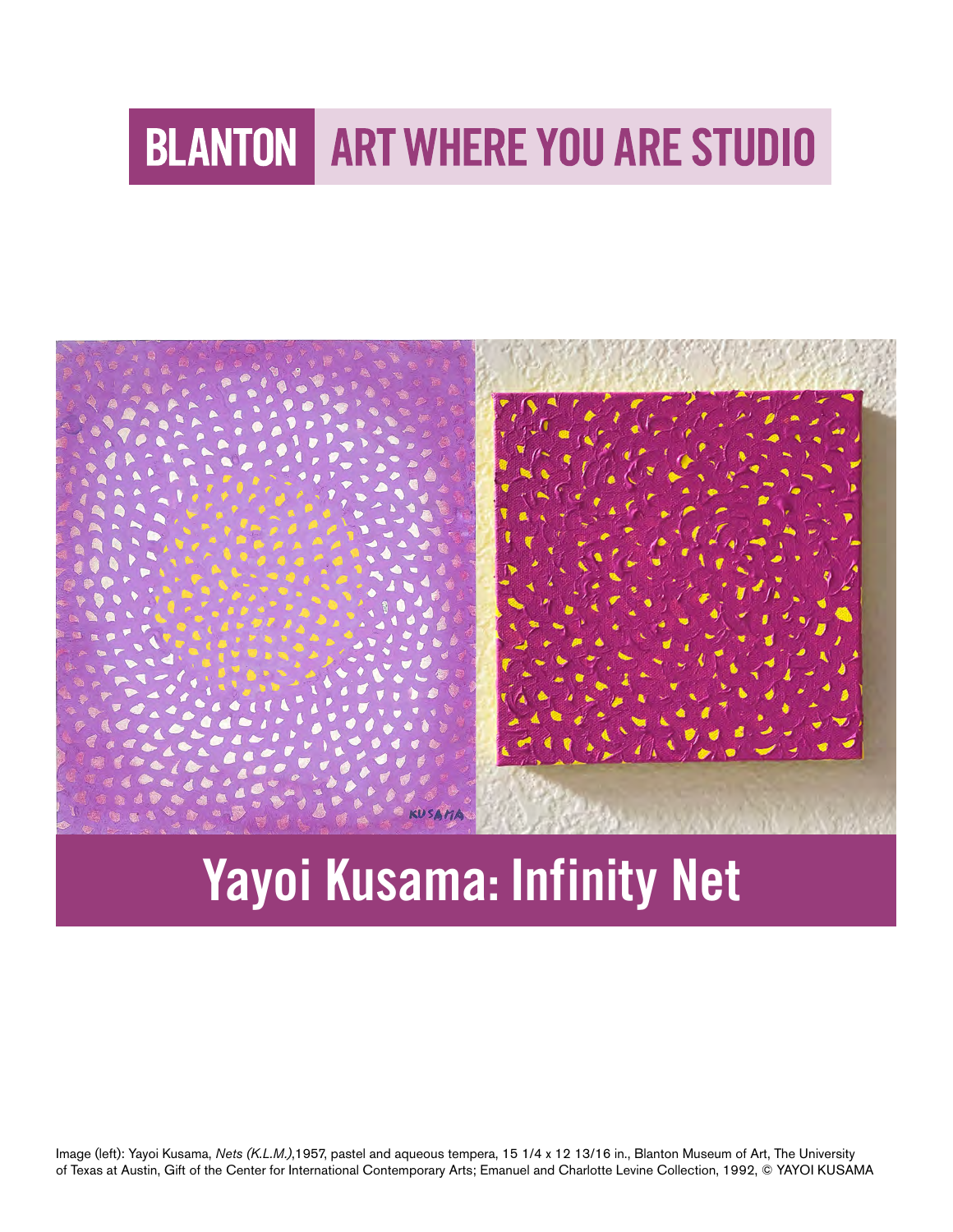

# **MATERIALS**

- **Canvas**
- Paper towel
- Water dish
- Palette paper
- Paint brush
- Standard acrylic paint
- Heavy body acrylic paint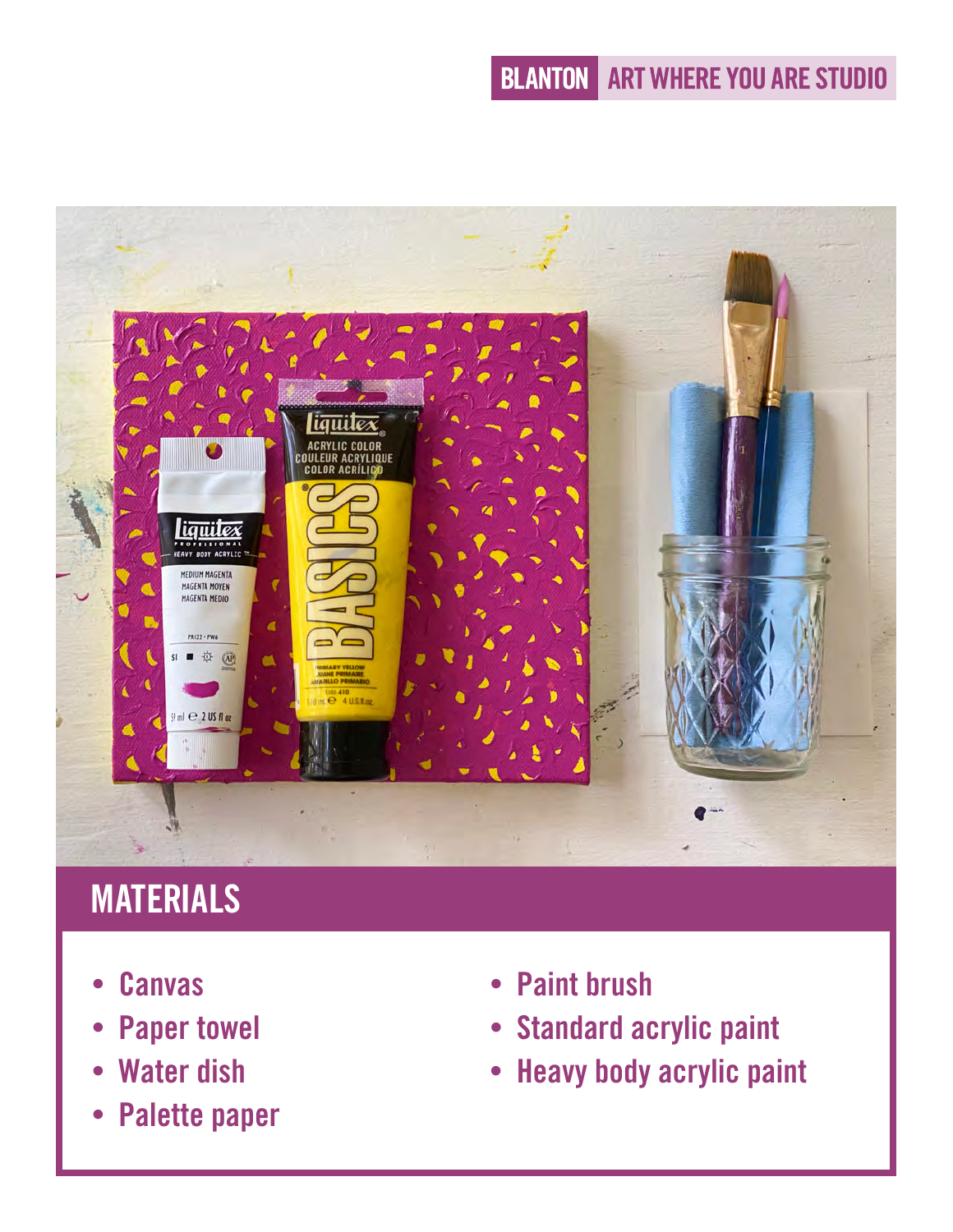## **INSTRUCTIONS**

#### Step 1: Coat

To create your artwork inspired by Yayoi Kusama's repetitive painting practice, you'll want to start off by first covering your entire canvas with a base coat of standard acrylic paint. This will be the color that is going to peek through your later painted top design. Use a brighter color for the base coat, to provide a high contrast for step two.

Tip: The further away from each other two colors are on the color wheel, the higher the contrast.

#### Step 2: Select

Use a heavy body acrylic paint for the next layer to achieve a textured quality. Generously cover the bristles of your brush, using enough paint to leave a thick brushstroke behind. For this project we are exploring the brushstroke seen in our featured artwork, painting an arc/half circle as the first mark on the canvas. But there isn't one specific technique Kusama used when painting her Infinity Nets. We encourage you to try different visual solutions when making your original artwork, broadening your creative response to repetitive, random gestures you notice in your environment, like the shape of a leaf or pattern on a pillow.

#### Step 3: Repeat

Continue making these gestural marks on your canvas, repeating them right next to the other. Pay close attention to how each tightly connects and flows into the other, leaving just a peek of the base color showing through. As you paint, gradually rotate your canvas to create an unpredictable placement and movement in your brush strokes. In the end, your pattern will show a design that appears accidental and hypnotic.

There you have it — your own Yayoi Kusama-inspired work of art! What will you title your painting?

Share what you made and tag @blantonmuseum with **#ArtWhereYouAre** and visit [blantonmuseum.org/museumfromhome](http://blantonmuseum.org/museumfromhome) for more resources.